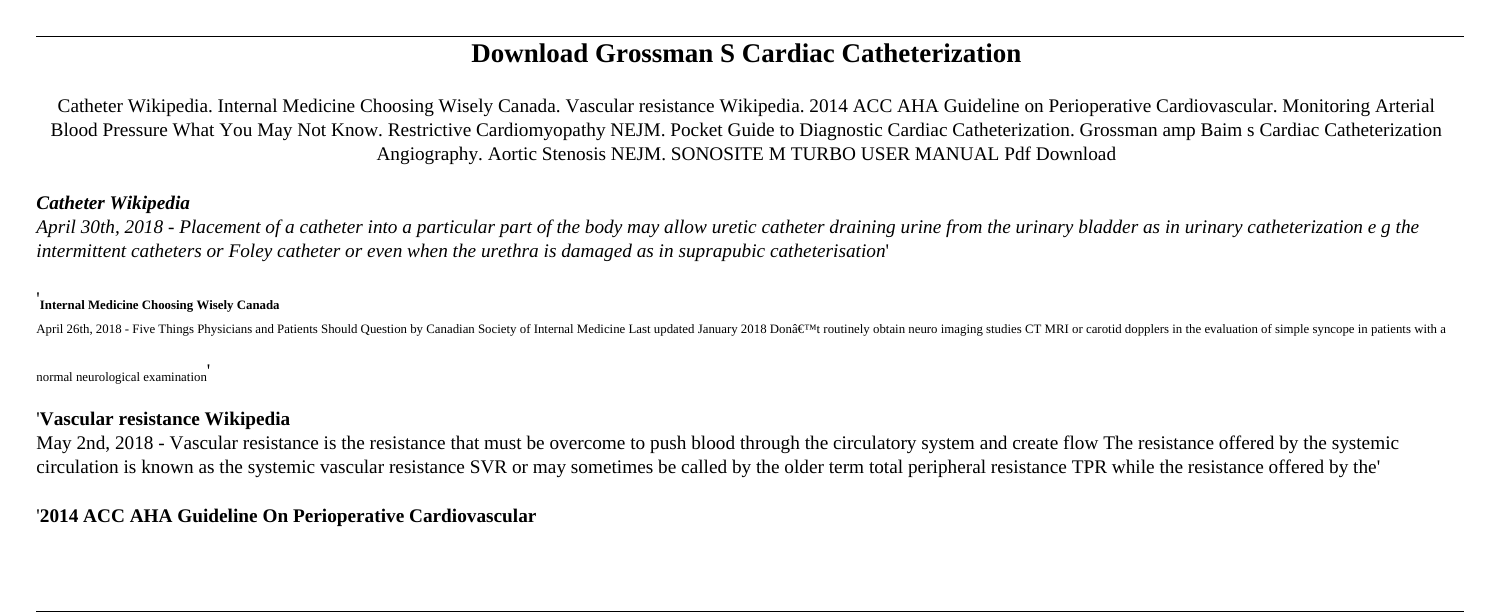December 21st, 2014 - 2014 ACC AHA Guideline On Perioperative Cardiovascular Evaluation And Management Of Patients Undergoing Noncardiac Surgery'

#### '**Monitoring Arterial Blood Pressure What You May Not Know**

May 2nd, 2018 - Beate H McGhee is an adult care nurse practitioner and a recent graduate of the mastera€™s program in the School of Nursing University of Washington Seattle Wash Maj Elizabeth J Bridges has a doctoral degr

## Washington Seattle To receive CE credit''**RESTRICTIVE CARDIOMYOPATHY NEJM**

JANUARY 22ND, 1997 - RESTRICTIVE CARDIOMYOPATHY IS DEFINED AS HEART MUSCLE DISEASE THAT RESULTS IN IMPAIRED VENTRICULAR FILLING WITH NORMAL OR DECREASED DIASTOLIC VOLUME OF EITHER OR BOTH VENTRICLES'

### '**Pocket Guide to Diagnostic Cardiac Catheterization**

November 14th, 2015 - The Pocket Guide to Diagnostic Cardiac Catheterization provides general cardiology fellows nurses and technicians entering the cardiac catheterization laboratory a practical guide addressing key aspects of left and right heart catheterization selective coronary angiography and the utilization of'

#### '**GROSSMAN AMP BAIM S CARDIAC CATHETERIZATION ANGIOGRAPHY**

MAY 2ND, 2018 - GROSSMAN AMP BAIM S CARDIAC CATHETERIZATION ANGIOGRAPHY AND INTERVENTION MAURO MOSCUCCI MD ON AMAZON COM FREE SHIPPING ON QUALIFYING OFFERS FRESHLY UPDATED AND EXPANDED

#### GROSSMAN AMP BAIM S CARDIAC CATHETERIZATION ANGIOGRAPHY AND INTERVENTION' '**aortic stenosis nejm**

april 15th, 2012 - aortic stenosis is the most common cardiac valve lesion in the united states two factors account for its common occurrence approximately 1 to 2 percent of the population is born with a bicuspid aortic valve which is prone to stenosis and aortic stenosis develops with age and the population is aging'